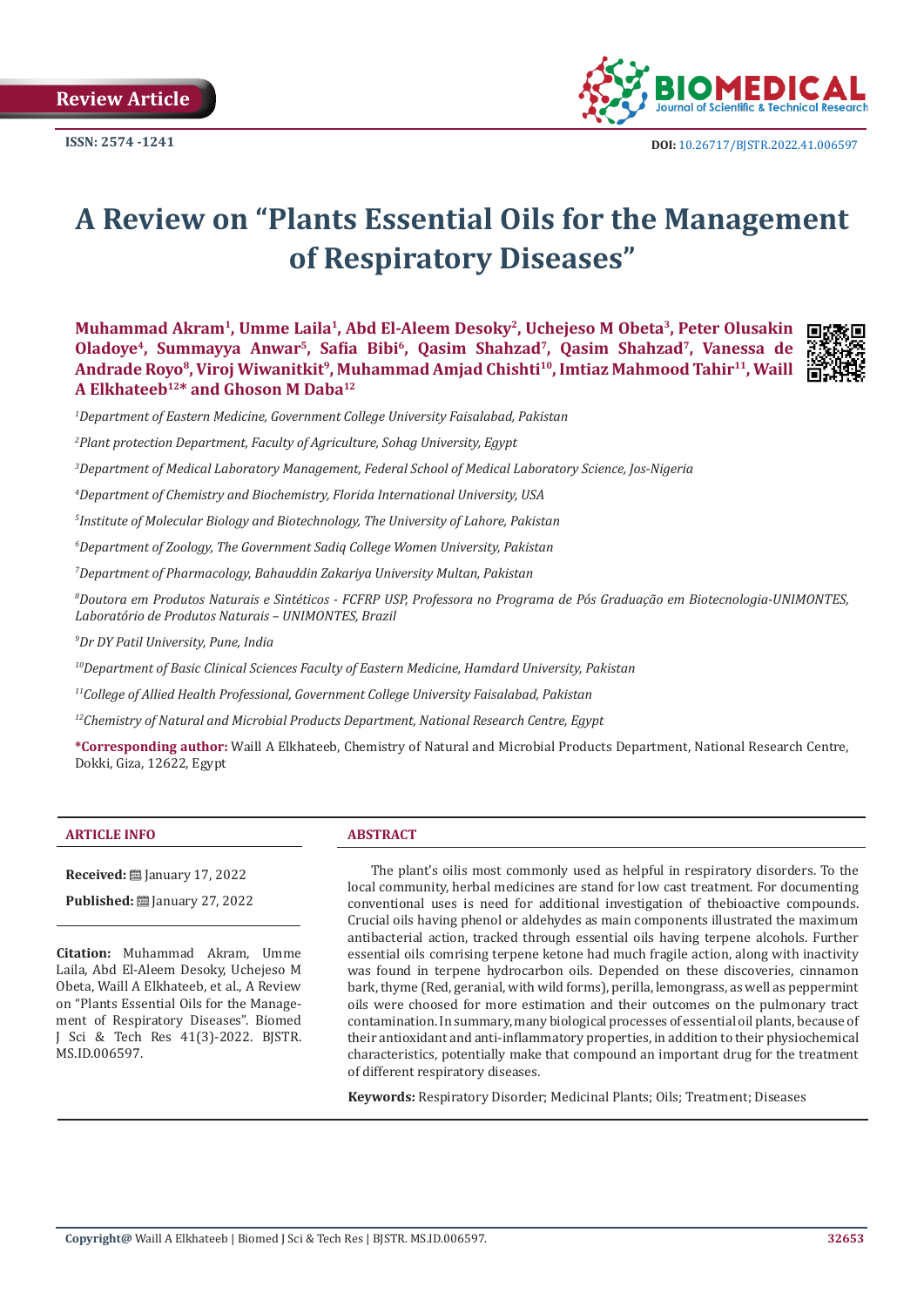# **Introduction**

Respiratory disorders (chronic obstructive pulmonary disease, asthma, acute respiratory contaminations, tuberculosis, furthermore pulmonary tumor) are a significant cause of death globally [1]. According to World Health Organization Report year, almost a occurs due to acute respiratory tract infections but affect more women than men [2]. These diseases can also be found in children. As time goes, much advancementis made to discover new plant derivatives and extract to cure these respiratory diseases [3]. The casual mediator of the respiratory tract for the contaminations is *Streptococcus pneumoniae* in the respiratory tract; likewise, sinusitis and pneumoniae; this bacteria in hospital patients and the general population is causing agents of septicemia, otitis media, and meningitis. Worldwide high mortality rate is due to pneumonia annually, especiallyin children [4]. Essential oils are used for a lot of infectious diseases in alternative medicines. Due to antimicrobial properties, these essential oils for colds are ethnic medicineslong ago recognized and used traditionally for respiratory tract infections. In medicine, to treat chronic and acute bronchitis, essential oils are used in inhalation therapy and acute sinusitis [5].

Many important respiratory diseases include the lower and lower respiratory infection originating asthma, common cold, cough, bronchitis, whooping cough, and pneumonia [6]. In the young stock, various symptomatology and etiopathology is a challenge and multitargeted therapy demands. The chemically synthesized mono multitargeted drug are typical characteristics for plants used to make medicines based on the multicomponent composition. These components can lead to synergistic, additive, and pleiotropic effects in living organisms [7,8]. The wide spectrum of the plant's natural products broadly represents omnivore livestock and especially the unemployed potential of herbivores for the medication [9]. For the treatment and preventing of animal and human diseases, medicinal plants are used worldwide by countries. Additionally, a few medicinal plants are recognized to inflammation, modulate the immune system and prophylaxis used for transferable diseases [10- 12].

# **Pathogens Causing Respiratory Infections**

Some essential bacteria and viruses that cause respiratoryrelated problems include *Hemophilus influenzae*, *Streptococcus pneumoniae*, *Staphylococcus aureus*, Arcano-bacterium haemolyticum, *Neisseria gonorrheae*, ulcer and corynebacterium, and *Rhinovirus, Adenovirus*, *Coronavirus*, *Metapneumovirus* human, HIV, and para-influenza. All these microorganisms cause pharyngitis, bronchitis, and epiglottitis [13].

# *Afromomum danielli* **Schum (Hook f.) and A. melengueta Schum (Zingibraceae)**

The chemical constituents analysis of A. *melengueta* seed's crucial oil showed rich in the sesquiterpenes. Some others were monoterpenes rich samples such as 1,8-cineole, limonene. The essential oil of A. *daniellii* seed has anti-inflammatory activity as evaluated, as well as an inhibition fraction gave fifty out of the 237ppm (IC50) against the 0.7 ppm for the nordihydroguiaretic acid (NDGA) [14]. Achieved results highlighted essential oils potential as developed against inflammatory disorders [15].

#### *Dennettiatripetala***, G. Baker (Annonaceae)**

Medicinal plants,species leaves, fruits, roots, bark, leaves in combination are used to treat cough, worm infestation, stomach upset, typhoid, fever, and vomiting [16]. In mice, anti-inflammatory and antinociceptive activity of necessary oil was checked using different typesof a model like a hot plate, induced writhings acetic acid and formalin tests, even carrageenan-induced paw edema such as paw edema as an representation against inflammation. This oil action against inflammation was similar to dexamethasone (1mg/ kg) [17].

#### *Thymus vulgaris L***. (Labiatae)**

Thyme has traditionally been utilized to treat pulmonary illnesses because of its contamination-struggling as well as coughsuppressing properties [18]. Thyme tea is the cure for cough and cold from ancient times. Thyme essential oils are classified into 3 varities: thyme oil, that includes 42–60% phenols moreover is primarily thymol; origanum oil, that includes 63–74% phenols furthermore is primarily carvacrol; with lemon thyme oil, which comprises citral. Food oil supplementation at 5000 ppm reduced paw edema along with ear inflammation, as well as the microscopic and macroscopic colitis scores [19]. Approximately 80% of the world's population is dependent on the traditional healthcare system [20]. These medications have common adverse effects, and the plants may be obtained readily from nature. In Pakistan, the Unani system predominates, although ethnomedicinal plants can also be found in isolated locations [21]. Herbal plants are rapidly vanishing from local communities, where they have been passed down orally for many years due to the changing of traditional culture [22]. According to the relevance of medicinal flora, various studies were designed to document and collect multiple types of plant oils and ethnomedicinal information about wild plants used to treat various respiratory ailments.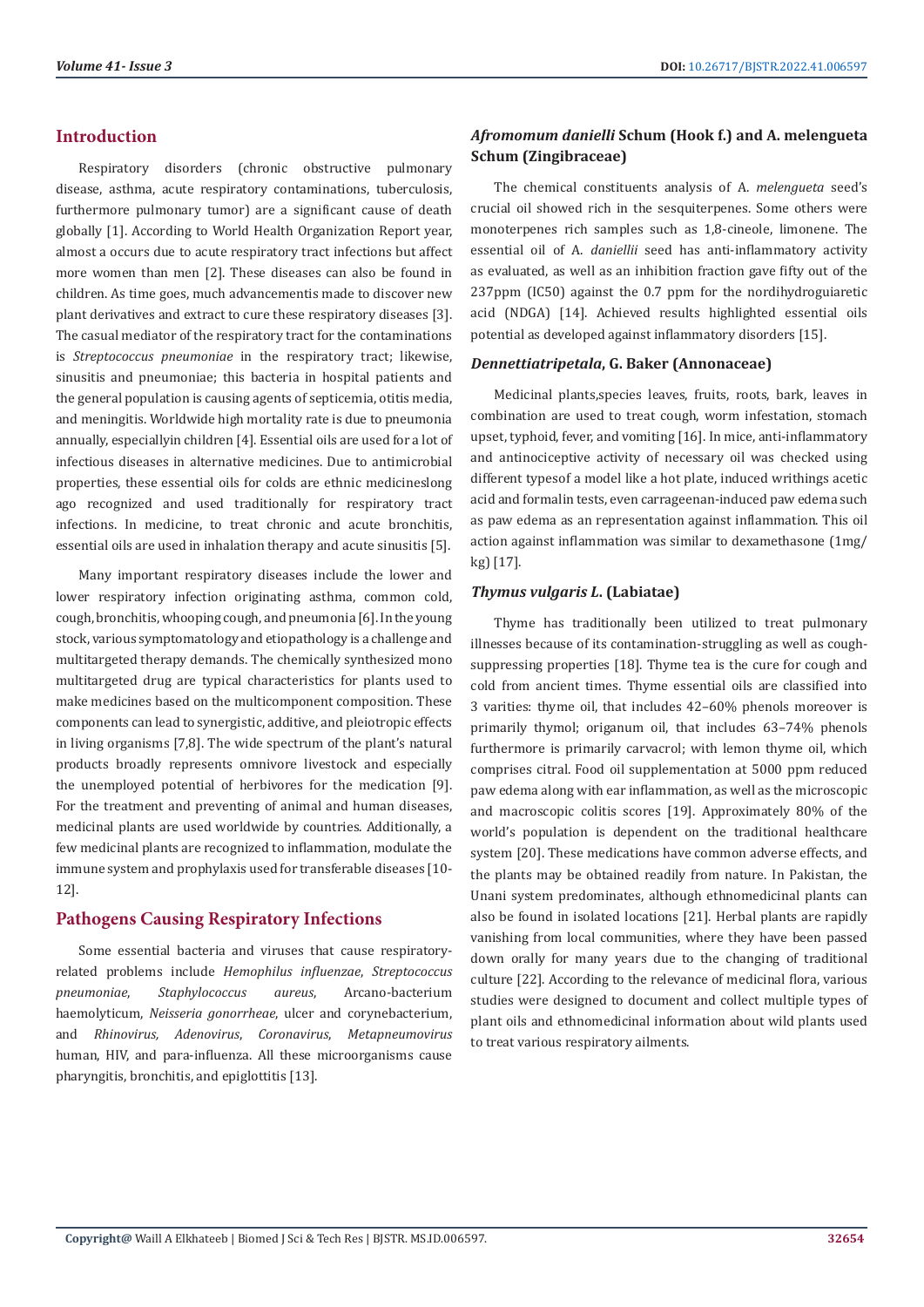# **Methodology**

Google Scholar carried out this systematic search literature. After the initial searching, published data about different plant oils are necessary for the different treatments, especially for respiratory diseases. Numbers of published research and review articles were included in the record. After reading the abstract, some repeated

forms were eliminated, and further screening was done by knowing oils' different functions categorized all articles. The remaining articles were excluded due to improper reasoning about different plant oils and their uses as a treatment [23]. The remaining studies were retrieved along with their cross-reference searching and appropriate work regarding the uses of many plants' oils (Figure 1).



**Figure 1:** The flow chart for selection strategy and exclusion/inclusion criteria of plants essential oil and also uses in respiratory diseases treatment related articles.

#### **Infections of Respiratory Tracts**

The pulmonary system is separated into two parts: upper along with lower tracts. The epiglottis with accompanying nasal cavity, larynx, issues, furthermore pharynx are part of the upper respiratory tract (URT) throat [24]. The pharynx is separated into 3 tubes: the oropharynx, nasopharynx, along with laryngopharynx. The nasopharynx is striped by stratified squamous epithelial cells that harbor microbial flora. Because the upper respiratory tract mucous membrane is constant through the mucosal lining of the upper respiratory tract contaminations (URTIs), lower respiratory tract, middle ear, eustachian tube, as well as sinuses can spread and become more serious [25]. Inhalation is the most often utilized approach, and it can be classified into energetic and reflexive procedures. Energetic breathing is when patients utilize an breathing apparatus or patch to inhale the volatile components

physically. When EOs are delivered to the atmosphere through warming, vaporization, or forced air ventilation, they can be used with passive inhalation. [26,27].

Vapour breathing above a bowl of warm water including a tiny quantity of eucalyptus oil is an old-fashioned and inexpensive technique to relieve the symptoms of respiratory disorders (EUO). It is possible to inhale the concentrated fragrant components by placing a towel over the head [28]. Peppermint oil is yellow, pale greenish &pale-yellow color with colorless and characteristics odor, taste. The essential oil of peppermint contains 1-3 % oils, including acetate menthyl, limonene, cineole 1-8%, mentholfuran, and acetate menthyliso-menthone, menthone, menthol, carvone, pulegone,and cineole. Peppermint's pharmacological and therapeutic uses include digestive-related problems and respiratory disorders also effective in cough and colds.The use of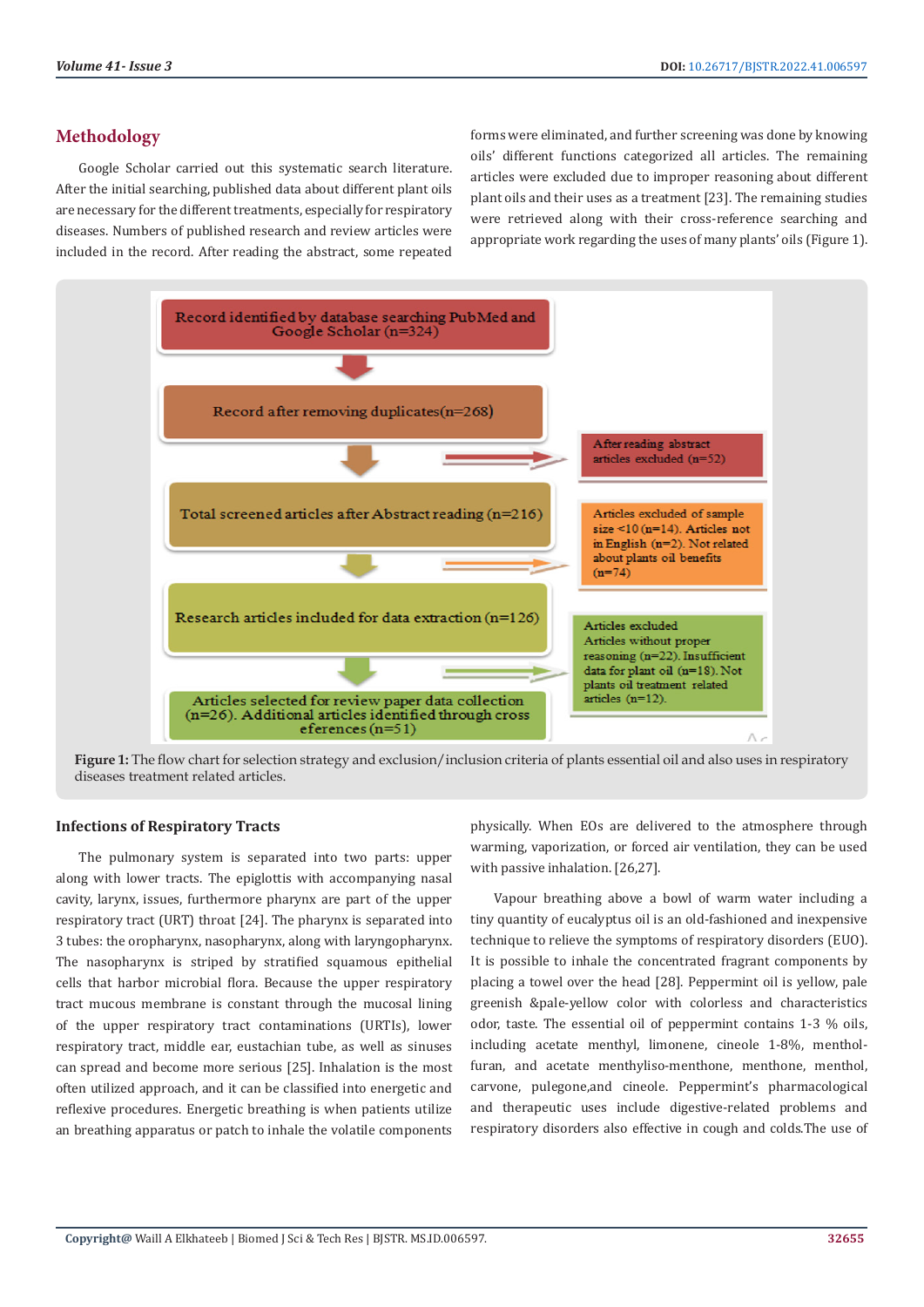4 drops of peppermint can be very effective. Menthol effectively curingdigestive and respiratory problems [29]. The tea tree oil is effectively curing respiratory infections like bronchitis, influenza, cold. It usually has liquid & semi-solid characteristics. Although, Tea tree oil is not recommended for pregnant women [30]. Fennel bitter fruit oil is obtained from the distillation from the miller Foeniculum vulgare species.

This oil is clear and yellow in color. The vital component of this plants includes anethole trans and& fenchone. It is effective for the cure of respiratory problems. In adults, the dose of 200 microliters single dose is very effective [31]. Thyme oil is very effective in treating many respiratory diseases with 4-5 drops of thyme oil. The pharmacological and therapeutic applications effectively cure RD (respiratory disorder), catarrh bronchial, supportive pertussis treatment. [32]. The contraindication in which thyme oil is not suitablefor treatment is among pregnant women, thyroid problems, epilepsy, & patient under the age of five [33]. Cystic fibrosis (CF's) illness and death are linked to pulmonry abnormalities illustrated through a brutal circle of hindrance, contamination with chronic airways inflammation [34]. The bronchial infection causes a severe inflammatory response that includes a huge invasion of neutrophils, leukocytes, eosinophils, lymphocytes, and monocytes [35].

Recently, investigations in the treatment of CF have focused on using hypertonic salt solutions or osmotic medications like mannitol [36], systemic corticosteroids [37], ibuprofen, [38], azithromycin [39]. EOs are useful for the cure of CF because of their antimicrobial and anti-inflammatory actions. One of the mainly frequent viral upper respiratory tract contaminations in kids is acute otitis media [40]. Microcapsules of orange peel essential oil (OPEO) were tested on mice with acute otitis media. Anise oils are usually obtained from a distillation process of the fruits with a colorless liquid. The fruit of this oil contains almost 2% of essential oil—the oil of these plants is effectively used in respiratory problems [41]. Essential oils may find new applications in the treatment of RTDs as a result of technical solutions. The microbiological agent causing RTDs must be determined to evaluate the proper treatment.

# **Conclusion**

 Results proposed that alternative medicines and different plants oils are essential as a natural therapy for many respiratory diseases. These essential oils had hundred of chemical components, phenylpropanoids, and sesquiterpenoids. They are managed orally (peppermint oil) and inhalation (eucalyptus) for therapeutic purposes. The thyme oil (geraniol red and wild types) may warrant further therapeutic efficacy in respiratory tract infections. For evaluation,the antibacterial outcomes of essential oils in opposition to a range of microbial organisms affect the respiratory system. Plants oil in herbal medication helpsease the problem of respiratory disorders.

### **References**

- 1. [Burney P, Jarvis D, Perez Padilla R \(2015\) The global burden of chronic](https://pubmed.ncbi.nlm.nih.gov/25519785/) [respiratory disease in adults. The International Journal of Tuberculosis](https://pubmed.ncbi.nlm.nih.gov/25519785/) [and Lung Disease 19\(1\): 10-20.](https://pubmed.ncbi.nlm.nih.gov/25519785/)
- 2. (2015) World Health Organization. The top ten causes of death.
- 3. [Ben Arye E, Dudai N, Eini A, Torem M, Schiff E, et al. \(2011\) Treatment of](https://pubmed.ncbi.nlm.nih.gov/17983256/) [upper respiratory tract infections in primary care: a randomized study](https://pubmed.ncbi.nlm.nih.gov/17983256/) [using aromatic herbs. Evidence-based complementary and alternative](https://pubmed.ncbi.nlm.nih.gov/17983256/) [medicine, pp. 1-10.](https://pubmed.ncbi.nlm.nih.gov/17983256/)
- 4. [Van Bambeke F, Reinert RR, Appelbaum PC, Tulkens PM, Peetermans](https://pubmed.ncbi.nlm.nih.gov/17983256/) [WE \(2007\) Multidrug-resistant Streptococcus pneumoniae infections.](https://pubmed.ncbi.nlm.nih.gov/17983256/) [Drugs, 67\(16\): 2355-2382.](https://pubmed.ncbi.nlm.nih.gov/17983256/)
- 5. [Inouye S, Takizawa T, Yamaguchi H \(2001\) Antibacterial activity of](https://pubmed.ncbi.nlm.nih.gov/11328766/) [essential oils and their major constituents against respiratory tract](https://pubmed.ncbi.nlm.nih.gov/11328766/) [pathogens by gaseous contact. Journal of antimicrobial chemotherapy](https://pubmed.ncbi.nlm.nih.gov/11328766/) [47\(5\): 565-573.](https://pubmed.ncbi.nlm.nih.gov/11328766/)
- 6. [Khan AA, Arshad S, Mohsin M \(2014\) Population growth and its impact](https://pubmed.ncbi.nlm.nih.gov/11695885/) [on urban expansion: A case study of Bahawalpur, Pakistan. Universal](https://pubmed.ncbi.nlm.nih.gov/11695885/) [Journal of Geoscience 2\(8\): 229-241.](https://pubmed.ncbi.nlm.nih.gov/11695885/)
- 7. [Williamson EM \(2001\) Synergy and other interactions in phytomedicines.](https://pubmed.ncbi.nlm.nih.gov/11695885/) [Phytomedicine 8\(5\): 401-409.](https://pubmed.ncbi.nlm.nih.gov/11695885/)
- 8. [Wagner H, Ulrich Merzenich G \(2009\) Synergy research: approaching a](https://pubmed.ncbi.nlm.nih.gov/19211237/) [new generation of phytopharmaceuticals. Phytomedicine 16\(2-3\): 97-](https://pubmed.ncbi.nlm.nih.gov/19211237/) [110.](https://pubmed.ncbi.nlm.nih.gov/19211237/)
- 9. [Reichling J, Saller R \(2001\) Herbal remedies in veterinary phytotherapy.](https://pubmed.ncbi.nlm.nih.gov/11525096/) [Schweizer Archiv fur Tierheilkunde 143\(8\): 395-403.](https://pubmed.ncbi.nlm.nih.gov/11525096/)
- 10. [Disler M, Ivemeyer S, Hamburger M, Vogl C, Tesic A, et al. \(2014\)](https://www.karger.com/Article/Fulltext/370216) [Ethnoveterinary herbal remedies used by farmers in four north](https://www.karger.com/Article/Fulltext/370216)[eastern Swiss cantons \(St. Gallen, Thurgau, Appenzell Innerrhoden and](https://www.karger.com/Article/Fulltext/370216) [Appenzell Ausserrhoden\). Journal of Ethnobiology and Ethnomedicine](https://www.karger.com/Article/Fulltext/370216) [10\(1\): 1-23.](https://www.karger.com/Article/Fulltext/370216)
- 11. [Mayer M, Vogl CR, Amorena M, Hamburger M, Walkenhorst M \(2014\)](https://www.karger.com/Article/Fulltext/370216) [Treatment of organic livestock with medicinal plants: a systematic](https://www.karger.com/Article/Fulltext/370216) [review of European ethnoveterinary research. Complementary Medicine](https://www.karger.com/Article/Fulltext/370216) [Research 21\(6\): 375-386.](https://www.karger.com/Article/Fulltext/370216)
- 12. [Schmid K, Ivemeyer S, Vogl C, Klarer F, Meier B, et al. \(2012\) Traditional](https://pubmed.ncbi.nlm.nih.gov/22759727/) [use of herbal remedies in livestock by farmers in 3 Swiss cantons](https://pubmed.ncbi.nlm.nih.gov/22759727/) [\(Aargau, Zurich, Schaffhausen\). Complementary Medicine Research](https://pubmed.ncbi.nlm.nih.gov/22759727/) [19\(3\): 125-136.](https://pubmed.ncbi.nlm.nih.gov/22759727/)
- 13. [Solórzano Santos F, Miranda Novales MG \(2012\) Essential oils from](https://pubmed.ncbi.nlm.nih.gov/21903378/) [aromatic herbs as antimicrobial agents. Current opinion in biotechnology](https://pubmed.ncbi.nlm.nih.gov/21903378/) [23\(2\): 136-141.](https://pubmed.ncbi.nlm.nih.gov/21903378/)
- 14. [Blonder JP, Mutka SC, Sun X, Qiu J, Green LH, et al. \(2014\) Pharmacologic](https://bmcpulmmed.biomedcentral.com/articles/10.1186/1471-2466-14-3) [inhibition of S-nitrosoglutathione reductase protects against](https://bmcpulmmed.biomedcentral.com/articles/10.1186/1471-2466-14-3) [experimental asthma in BALB/c mice through attenuation of both](https://bmcpulmmed.biomedcentral.com/articles/10.1186/1471-2466-14-3) [bronchoconstriction and inflammation. BMC pulmonary medicine](https://bmcpulmmed.biomedcentral.com/articles/10.1186/1471-2466-14-3) [14\(1\): 1-15.](https://bmcpulmmed.biomedcentral.com/articles/10.1186/1471-2466-14-3)
- 15. [Dongmo PM, Boyom FF, Sameza ML, Ndongson B, Kwazou NL, et al.](https://hal.archives-ouvertes.fr/hal-00460216/en/) [\(2008\) Investigations of the essential oils of some aframomum species](https://hal.archives-ouvertes.fr/hal-00460216/en/) [\(Zingiberaceae from Cameroon\) as potential antioxidant and anti](https://hal.archives-ouvertes.fr/hal-00460216/en/)[inflammatory agents. International journal of essential oil therapeutics](https://hal.archives-ouvertes.fr/hal-00460216/en/) [2\(4\): 149-155.](https://hal.archives-ouvertes.fr/hal-00460216/en/)
- 16. [Oyemitan IA, Iwalewa EO, Akanmu MA, Olugbade TA \(2008\)](https://www.ncbi.nlm.nih.gov/pmc/articles/PMC2816588/) [Antinociceptive and anti-inflammatory effects of essential oil of](https://www.ncbi.nlm.nih.gov/pmc/articles/PMC2816588/) [Dennettiatripetala G. Baker \(Annonaceae\) in rodents. African Journal of](https://www.ncbi.nlm.nih.gov/pmc/articles/PMC2816588/) [Traditional, Complementary and Alternative Medicines 5\(4\): 355-362.](https://www.ncbi.nlm.nih.gov/pmc/articles/PMC2816588/)
- 17. [Oyemitan IA, Iwalewa EO, Akanmu MA, Asa SO, Olugbade TA \(2006\)](https://www.ajol.info/index.php/njnpm/article/view/11852) [The abusive potential of habitual consumption of the fruits of](https://www.ajol.info/index.php/njnpm/article/view/11852) [Dennettiatripetala G. Baker \(Annonaceae\) among the people in Ondo](https://www.ajol.info/index.php/njnpm/article/view/11852)